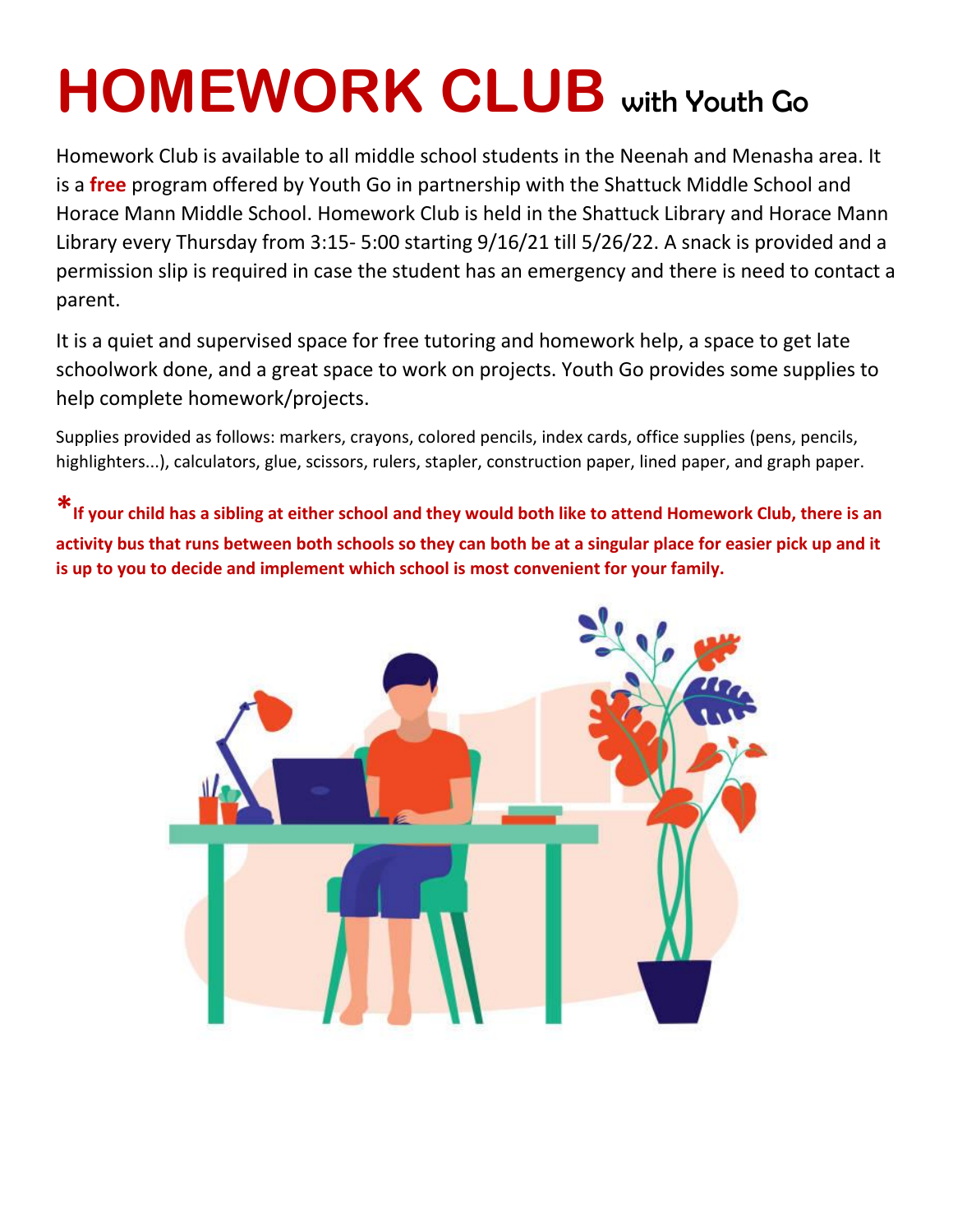## Middle School Homework Club Guidelines

- Sign in on the 'sign-in sheet' every day.
- After signing the sheet, we will offer snacks.
- Make sure to throw away wrappers. If we see snack wrappers or crumbs on the floor we may have to limit snack.
- No using computers while you are eating snack. If you are using the school's computers you will need to wash your hands before returning to the computer.
- If you need to leave the library at any time please let a staff know.
- If you are watching a video or listening to music headphones must be used.
- If you are ever in need of school supplies there is a bin full of school supplies by the staff members.
- At 3:30 everyone needs to find something to work on. If you don't have any homework you have to do something educational (that includes reading, writing, drawing, something out of our bin, or anything else approved by a staff member). This will go until 4:15. If you don't have homework after that you may use phones/computers quietly.
- No phones or computers until 4:15, unless you are working on homework or receive an important message. If you get a call please take it out into the hallway
- We are fine with everyone chatting and having a good time, but it must be quietly. Make sure that we all are whispering and not bursting out in laughter.
- This time is given to you guys to be productive. If we see too much goofing around or people are being too loud we are going to ask you to head home for the day and continue the following week
- To make sure kids are being productive if they do not have homework we will be checking their infinite campus. Make sure that you know your log-in information.